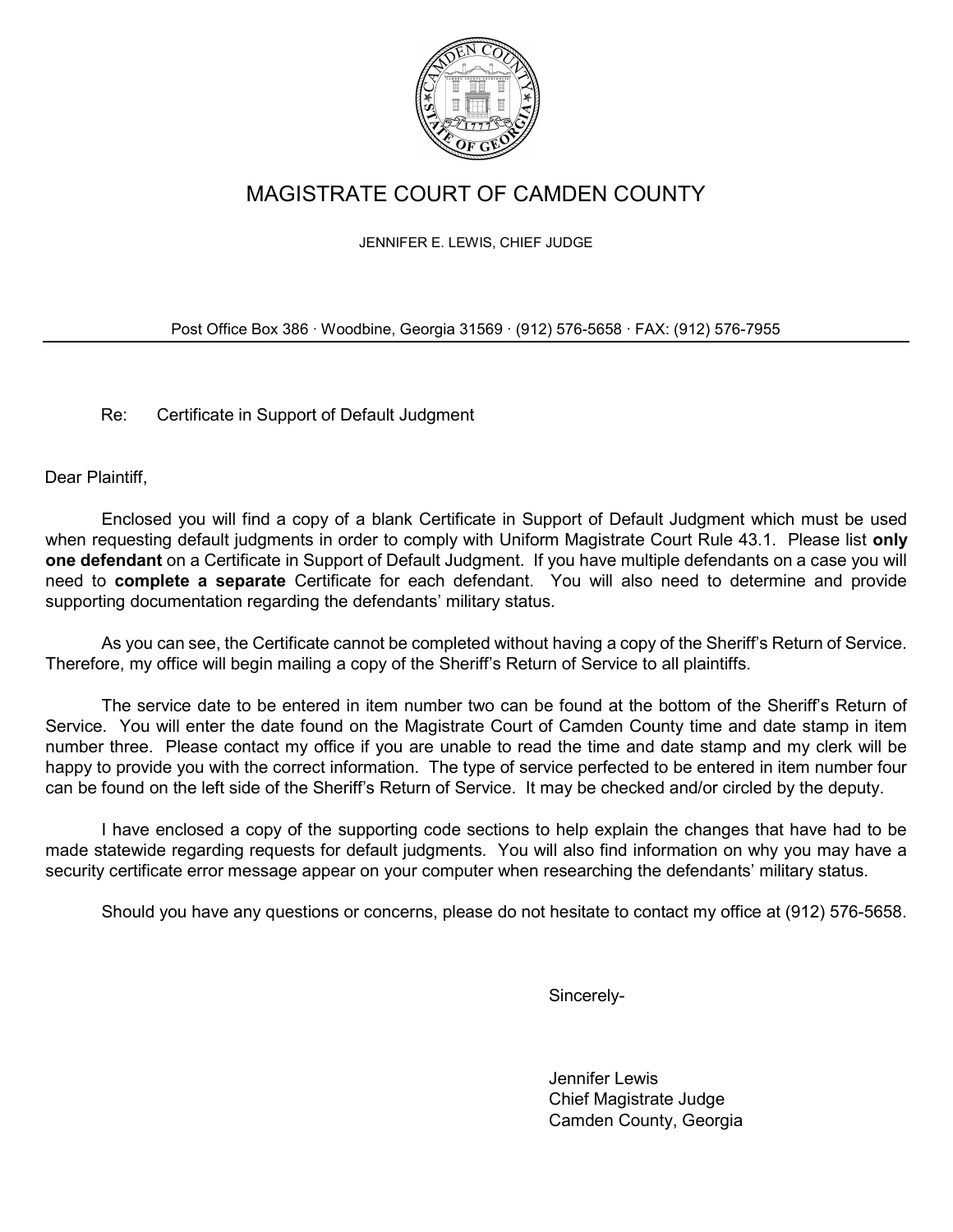#### MAGISTRATE COURT OF CAMDEN COUNTY BRUNSWICK JUDICIAL CIRCUIT STATE OF GEORGIA

Plaintiff(s)

\_\_\_\_\_\_\_\_\_\_\_\_\_\_\_\_\_\_\_\_\_\_\_\_\_\_\_\_\_\_\_\_\_\_\_\_\_\_\_\_\_\_\_\_\_\_\_

\_\_\_\_\_\_\_\_\_\_\_\_\_\_\_\_\_\_\_\_\_\_\_\_\_\_\_\_\_\_\_\_\_\_\_\_\_\_\_\_\_\_\_\_\_\_\_

| <b>Civil Action #</b> |  |
|-----------------------|--|
|-----------------------|--|

-vs-

**Defendant** 

# CERTIFICATE IN SUPPORT OF DEFAULT JUDGMENT

Comes now the Plaintiff in the above styled case and certifies to the Court in compliance with the Uniform Rules of Magistrate Courts 43.1 the following:

|    | 1. The defendant I am seeking the default judgment upon is example to the second control of the second second second second second second second second second second second second second second second second second second  |                                                                                                                                                                                                                                                                                                     |  |  |  |  |  |
|----|--------------------------------------------------------------------------------------------------------------------------------------------------------------------------------------------------------------------------------|-----------------------------------------------------------------------------------------------------------------------------------------------------------------------------------------------------------------------------------------------------------------------------------------------------|--|--|--|--|--|
|    | 2. Service on the defendant was perfected on the electropy of electropy of electropy and an expansion on the defendant was perfected on the electropy of electropy of the service on the service of the service of the service |                                                                                                                                                                                                                                                                                                     |  |  |  |  |  |
|    | 3. Proof of service was filed with the clerk of this court on the ______ day of ________________, 20________.                                                                                                                  |                                                                                                                                                                                                                                                                                                     |  |  |  |  |  |
| 4. |                                                                                                                                                                                                                                | The type of service perfected was $\Box$ Personal, left with the defendant.                                                                                                                                                                                                                         |  |  |  |  |  |
|    |                                                                                                                                                                                                                                |                                                                                                                                                                                                                                                                                                     |  |  |  |  |  |
|    |                                                                                                                                                                                                                                |                                                                                                                                                                                                                                                                                                     |  |  |  |  |  |
|    |                                                                                                                                                                                                                                | □ Tack & Mail                                                                                                                                                                                                                                                                                       |  |  |  |  |  |
| 5. |                                                                                                                                                                                                                                | No answer or defensive pleading has been made by the defendant and filed with the Court.                                                                                                                                                                                                            |  |  |  |  |  |
|    |                                                                                                                                                                                                                                | 6. Pursuant to the direction of 50 USC § 521 and found on https://scra.dmdc.osd.mil/scra/#/single-record                                                                                                                                                                                            |  |  |  |  |  |
|    |                                                                                                                                                                                                                                | As Plaintiff, I have been able to ascertain that the Defendant in the above styled action<br>is in military service as a member of the United States Armed Forces. Attached hereto is the<br>record obtained from the United States Department of Defense website in support of this affidavit.     |  |  |  |  |  |
|    |                                                                                                                                                                                                                                | As Plaintiff, I have been able to ascertain that the Defendant in the above styled action<br>is not in military service as a member of the United States Armed Forces. Attached hereto is the<br>record obtained from the United States Department of Defense website in support of this affidavit. |  |  |  |  |  |
|    |                                                                                                                                                                                                                                | As Plaintiff, I have not been able to ascertain that the Defendant in the above styled action is in<br>military service as a member of the United States Armed Forces. I am unable to ascertain this                                                                                                |  |  |  |  |  |
|    |                                                                                                                                                                                                                                | Under penalty of perjury, I hereby certify the forgoing information is true and correct as of this day of<br>, 20                                                                                                                                                                                   |  |  |  |  |  |

 $\frac{1}{\sqrt{2}}$  , and the contract of the contract of the contract of the contract of the contract of the contract of the contract of the contract of the contract of the contract of the contract of the contract of the contra

| Plaintiff                                |
|------------------------------------------|
| $\Box$ Agent for Plaintiff               |
| $\Box$ Attorney for the Plaintiff, Bar # |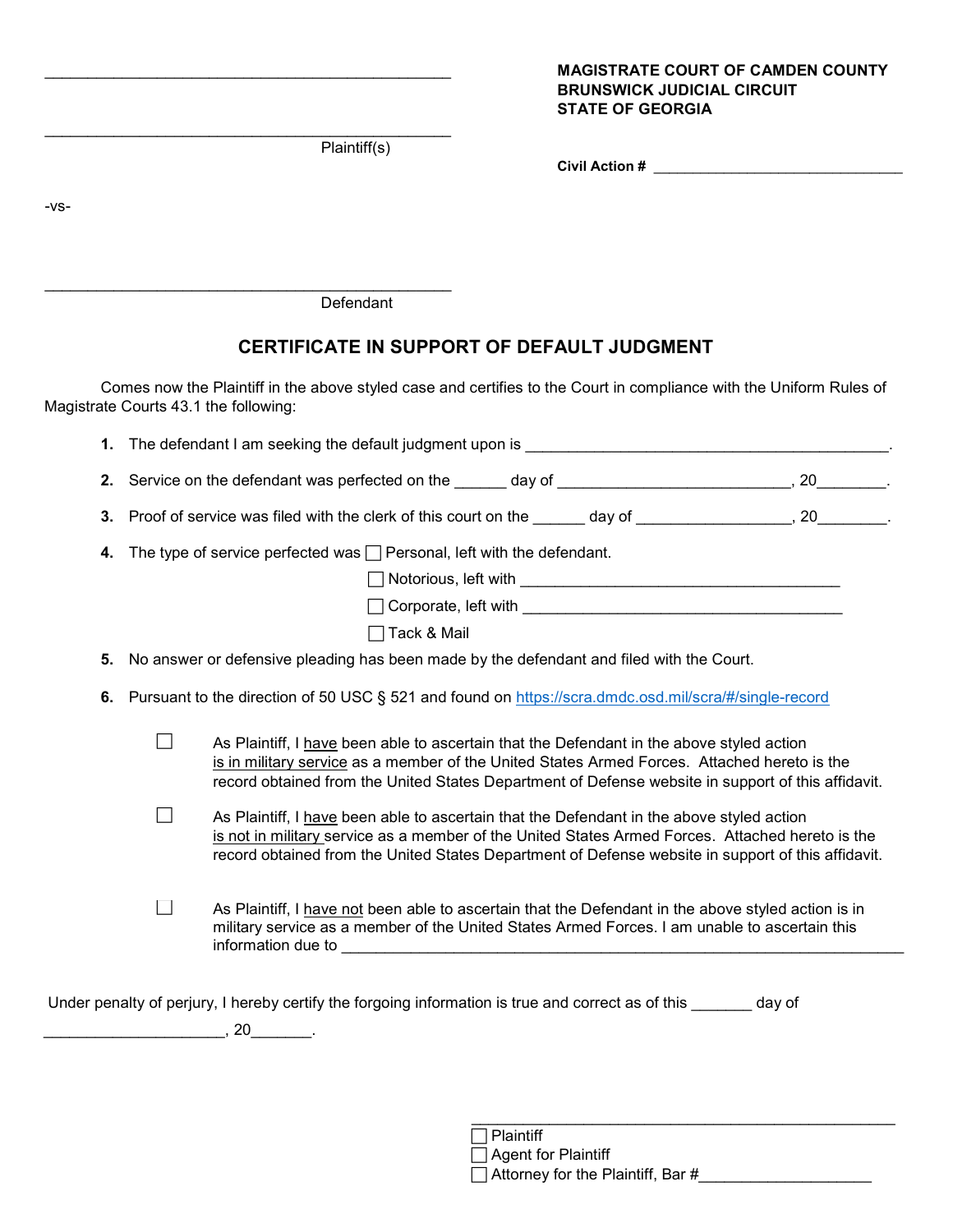#### Rule 43.1. Default Judgments in Civil Actions

The party seeking entry of a default judgment in any action shall certify to the court the following: the date and type of service effected; that proof of service was filed with the court; the date on which proof of service was filed; and that no defensive pleading has been filed by the defendant as shown by court records. This certificate shall be in writing and must be attached to the proposed default judgment, together with the military affidavit, if required by 50 U.S.C. appx. § 521, when presented to the judge for signature.

# §521. Protection of servicemembers against default judgments

### (a) Applicability of section

This section applies to any civil action or proceeding, including any child custody proceeding, in which the defendant does not make an appearance.

#### (b) Affidavit requirement

# (1) Plaintiff to file affidavit

In any action or proceeding covered by this section, the court, before entering judgment for the plaintiff, shall require the plaintiff to file with the court an affidavit—

(A) stating whether or not the defendant is in military service and showing necessary facts to support the affidavit; or

(B) if the plaintiff is unable to determine whether or not the defendant is in military service, stating that the plaintiff is unable to determine whether or not the defendant is in military service.

#### (2) Appointment of attorney to represent defendant in military service

If in an action covered by this section it appears that the defendant is in military service, the court may not enter a judgment until after the court appoints an attorney to represent the defendant. If an attorney appointed under this section to represent a servicemember cannot locate the servicemember, actions by the attorney in the case shall not waive any defense of the servicemember or otherwise bind the servicemember.

# (3) Defendant's military status not ascertained by affidavit

If based upon the affidavits filed in such an action, the court is unable to determine whether the defendant is in military service, the court, before entering judgment, may require the plaintiff to file a bond in an amount approved by the court. If the defendant is later found to be in military service, the bond shall be available to indemnify the defendant against any loss or damage the defendant may suffer by reason of any judgment for the plaintiff against the defendant, should the judgment be set aside in whole or in part. The bond shall remain in effect until expiration of the time for appeal and setting aside of a judgment under applicable Federal or State law or regulation or under any applicable ordinance of a political subdivision of a State. The court may issue such orders or enter such judgments as the court determines necessary to protect the rights of the defendant under this Act [sections 501 to 515 and 516 to 596 of this Appendix].

# (4) Satisfaction of requirement for affidavit

The requirement for an affidavit under paragraph (1) may be satisfied by a statement, declaration, verification, or certificate, in writing, subscribed and certified or declared to be true under penalty of perjury.

#### (c) Penalty for making or using false affidavit

A person who makes or uses an affidavit permitted under subsection (b) (or a statement, declaration, verification, or certificate as authorized under subsection (b)(4)) knowing it to be false, shall be fined as provided in title 18, United States Code, or imprisoned for not more than one year, or both.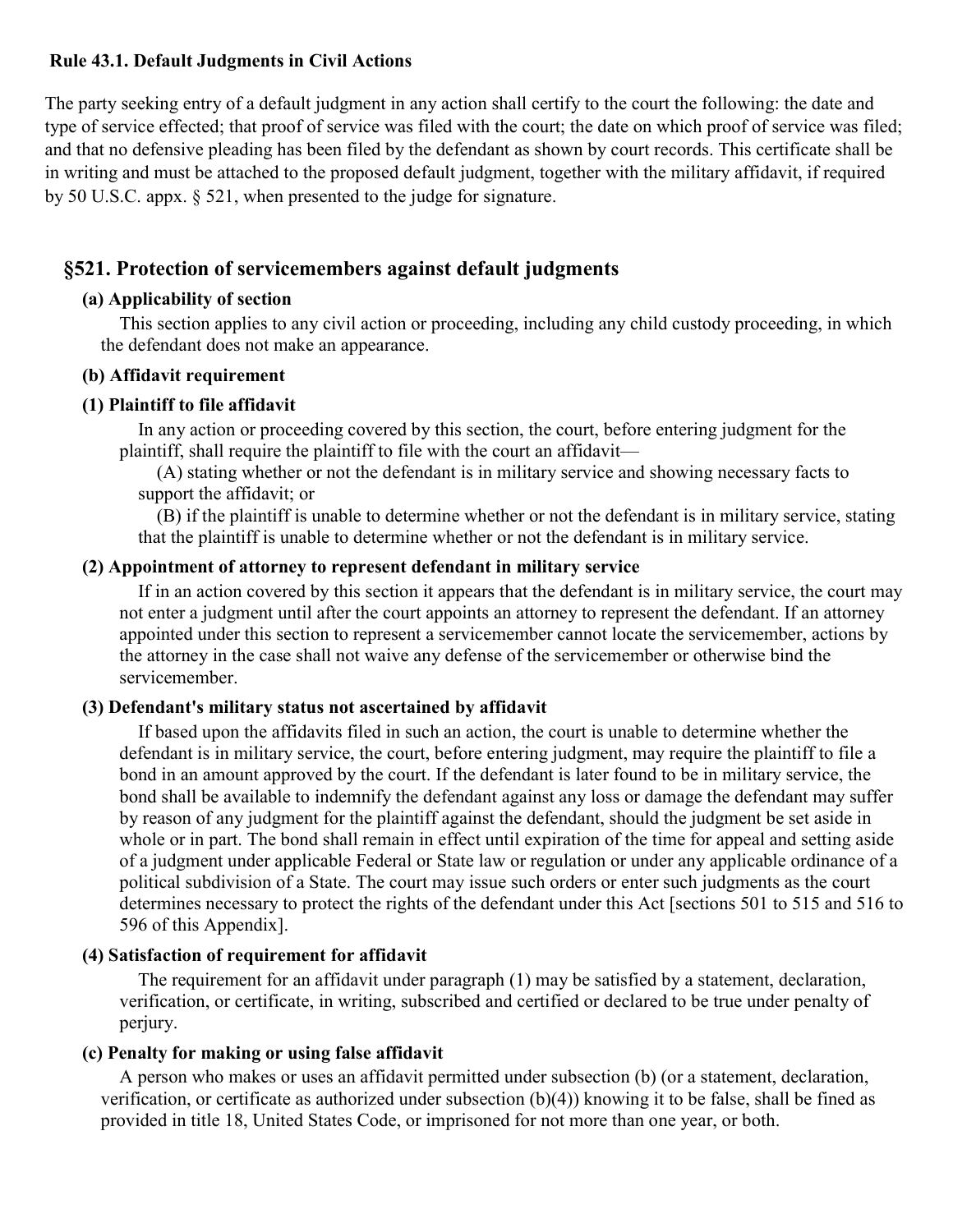#### (d) Stay of proceedings

In an action covered by this section in which the defendant is in military service, the court shall grant a stay of proceedings for a minimum period of 90 days under this subsection upon application of counsel, or on the court's own motion, if the court determines that—

(1) there may be a defense to the action and a defense cannot be presented without the presence of the defendant; or

(2) after due diligence, counsel has been unable to contact the defendant or otherwise determine if a meritorious defense exists.

#### (e) Inapplicability of section 202 procedures

A stay of proceedings under subsection (d) shall not be controlled by procedures or requirements under section 202 [section 522 of this Appendix].

#### (f) Section 202 protection

If a servicemember who is a defendant in an action covered by this section receives actual notice of the action, the servicemember may request a stay of proceeding under section 202 [section 522 of this Appendix].

#### (g) Vacation or setting aside of default judgments

#### (1) Authority for court to vacate or set aside judgment

If a default judgment is entered in an action covered by this section against a servicemember during the servicemember's period of military service (or within 60 days after termination of or release from such military service), the court entering the judgment shall, upon application by or on behalf of the servicemember, reopen the judgment for the purpose of allowing the servicemember to defend the action if it appears that—

(A) the servicemember was materially affected by reason of that military service in making a defense to the action; and

(B) the servicemember has a meritorious or legal defense to the action or some part of it.

#### (2) Time for filing application

An application under this subsection must be filed not later than 90 days after the date of the termination of or release from military service.

#### (h) Protection of bona fide purchaser

If a court vacates, sets aside, or reverses a default judgment against a servicemember and the vacating, setting aside, or reversing is because of a provision of this Act [sections 501 to 515 and 516 to 596 of this Appendix], that action shall not impair a right or title acquired by a bona fide purchaser for value under the default judgment.

(Oct. 17, 1940, ch. 888, title II, §201, as added Pub. L. 108–189, §1, Dec. 19, 2003, 117 Stat. 2840; amended Pub. L. 110–181, div. A, title V, §584(a), Jan. 28, 2008, 122 Stat. 128.)

#### PRIOR PROVISIONS

A prior section 521, act Oct. 17, 1940, ch. 888, art. II, §201, 54 Stat. 1181, related to stay of proceedings where military service affects conduct thereof, prior to the general amendment of this Act by Pub. L. 108–189. See section 522 of this Appendix.

#### **AMENDMENTS**

2008—Subsec. (a). Pub. L. 110–181 inserted ", including any child custody proceeding," after "proceeding".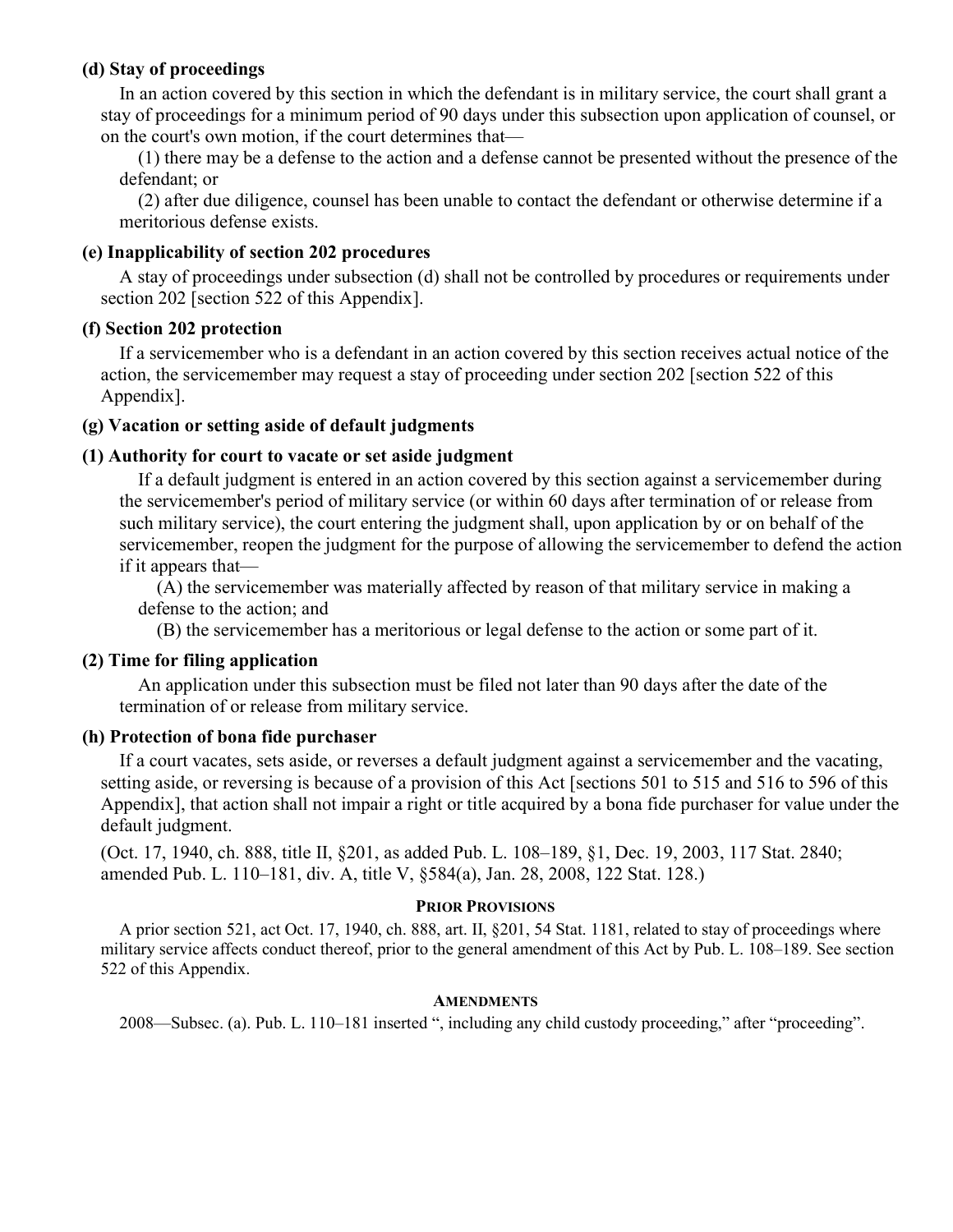# Q1: Why am I receiving a Security Certificate error message (Digital Certification Help)?

A: All internet communications between your computer and the DMDC SCRA website are encrypted using SSL standards set by the Department of Defense. Under normal circumstances, web pages are automatically encrypted using a DoD certificate public key, in order to send Privacy Act data in an encrypted form across the Internet. If the certificate is not installed on your computer, you may experience security alerts from your browser.

Most web browsers don't come with the DoD certificates already installed. The best and most secure solution is for the user to install all of the DoD's public certificates in their web browser. That can be done by following the Public Key instructions at http://dodpki.c3pki.chamb.disa.mil/rootca.html. These are the official instructions provided by the Defense Information Systems Agency (DISA), which handles related security matters for the DoD.

For corporations, businesses or individuals with a local systems administrator, we recommend that installation of the DoD certificate be handled at the IT policy level through coordination with your local systems administrator. Once these certificates are installed, your browser should not display security warnings, as the certificate will be recognized by the browser.